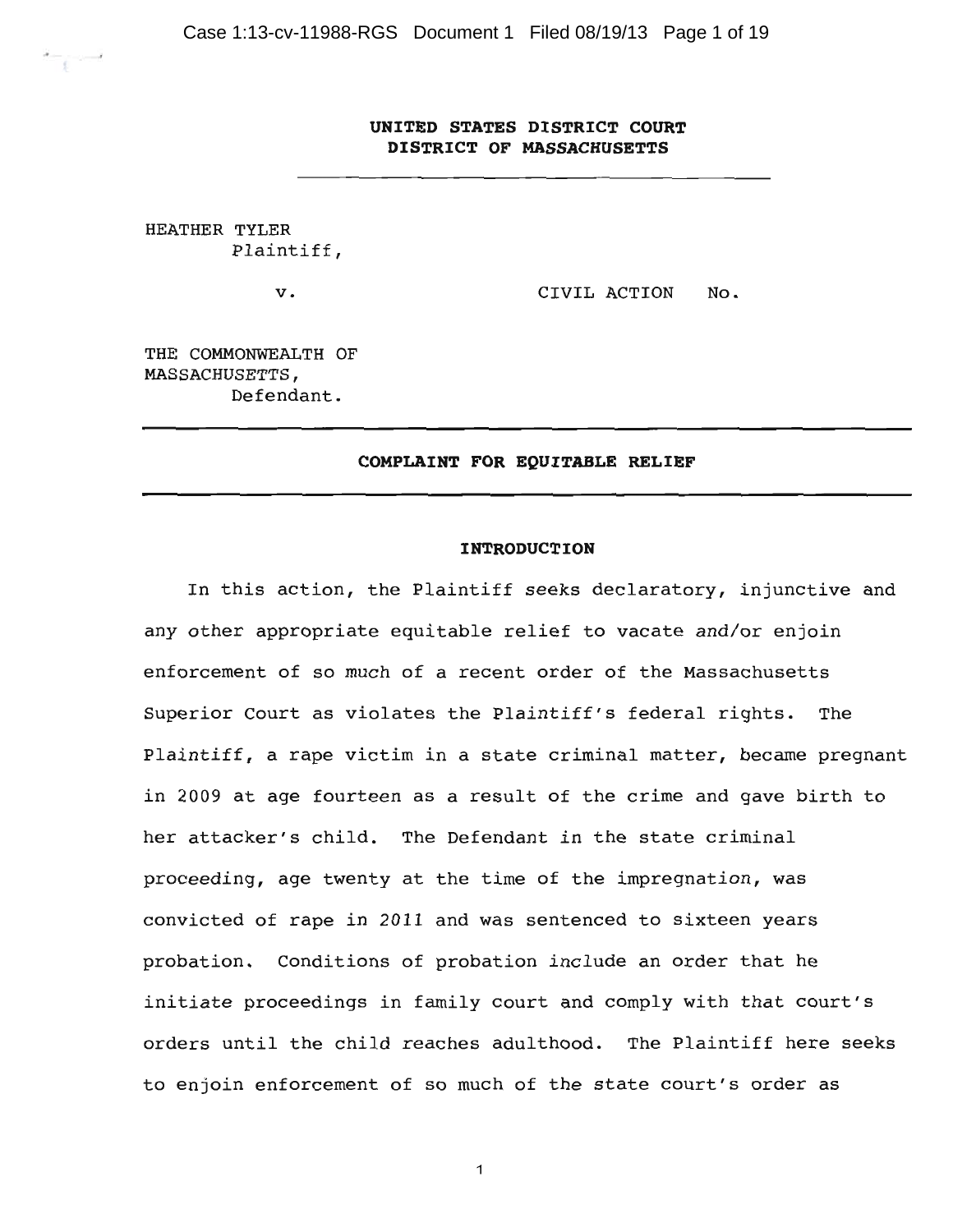violates her federal rights by binding her to an unwanted sixteenyear legal relationship with her rapist.

The Plaintiff exhausted her state remedies by seeking relief in state court under M.G.L.c. 211, §3. During those proceedings, the Defendant was represented by the Attorney General. The plaintiff's request for relief was denied by the Single Justice of the Supreme Judicial Court, and in a final judgment of that Court, issued on June 7, 2013, H.T. v. Commonwealth, SJC No. 11326, on the grounds that she lacked standing to seek judicial review and has an adequate remedy because she can participate in family court proceedings and appeal from any adverse ruling.

The Plaintiff successfully sought a stay of all proceedings in the state family court matter during the pendency of proceedings before the Supreme Judicial Court. That stay expires on September 9, 2013. The plaintiff will seek a further stay during the pendency of federal court proceedings.

#### **PARTIES**

The Plaintiff, Heather Tyler, is a Massachusetts resident and 1. citizen of the United States who resides at 135 Edgehilll Road, Norwood, MA 02062.

The Defendant, Commonwealth of Massachusetts, is a public  $2.$ entity, located at and represented in this matter by the Office of the Attorney General, One Ashburton Place, Boston, MA 02108.

 $\mathfrak{D}$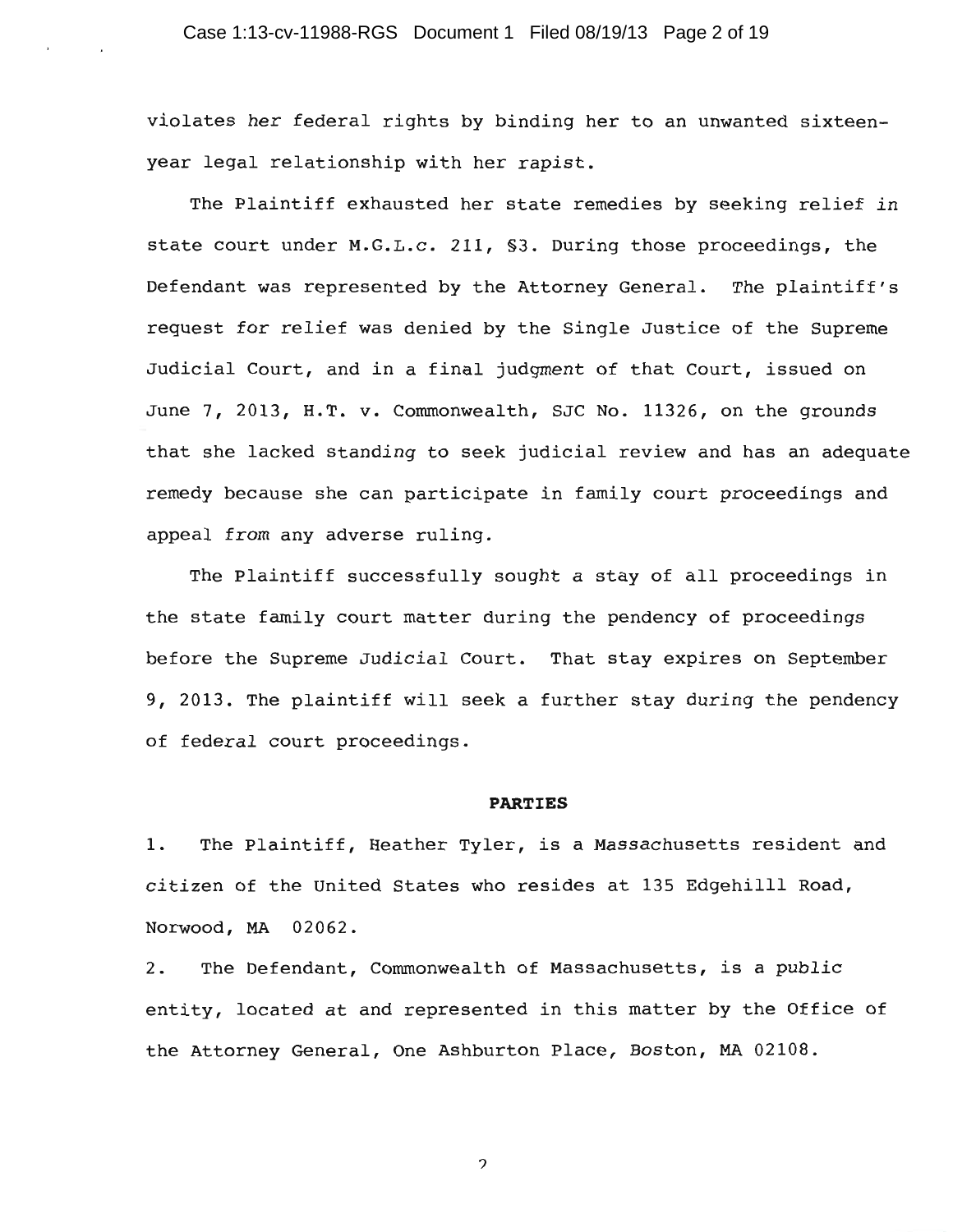## **JURISDICTION AND VENUE**

 $3.$ This Court has jurisdiction over this action pursuant to 28 U.S.C. § 1331 (federal question), 28 U.S.C. § 1343 (deprivation of rights) and 42 U.S.C. § 1983. Prohibitions against state violations of rights extend to court orders, whether initiated by the court itself, Berner v. Delahanty, 129 F.3d 20 (1st Cir. 1997) (attorney filed \$1983 action against state court criminal judge to enforce his right to wear a particular pin during court proceedings), or at the behest of a private person. Shelley v. Kraemer, 334 U.S. 1, 14, (1948) (deeming "long [] established" the proposition that the actions of state courts and judicial officers in their official capacities constitute state action, even if issued on behalf of private persons); see also Board of Education v. Barnette, 319 U.S. 642 (1943); Smith v. Illinois Bell Tel. Co., 270 U.S. 587 (1926); New York Times Co. v. Sullivan, 364 U.S. 254, 265 (1964).

4. Because Plaintiffs will never enjoy formal party status in the relevant underlying state criminal proceeding, limitations on federal jurisdiction as set forth in Rooker-Feldman and Younger are inapt. Younger v. Harris, 401 U.S. 37 (1971); Rooker v Fidelity Trust Co., 263 U.S. 413 (1923). These doctrines only apply where there is a state court prosecution pending, or where a losing-party seeks review of a judgment entered in state court. Neither of which is at issue here.

 $\mathbf{z}$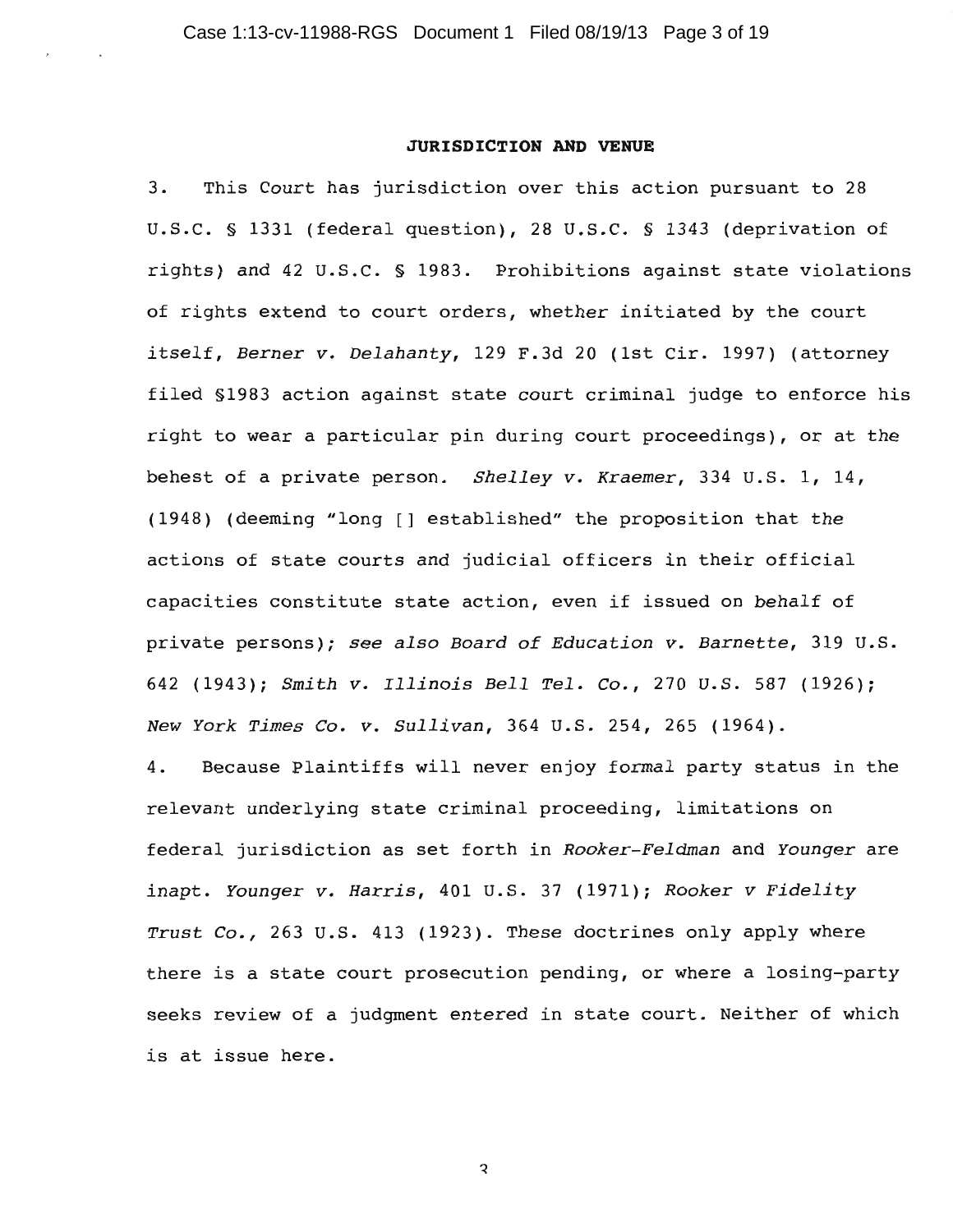#### PLAINTIFF'S STANDING

The Plaintiff is seeking equitable relief with regard to a  $5.$ state court order requiring a convicted rapist, whose crime resulted in the birth of a child, to initiate proceedings involving her and her child in family court and comply with that court's orders until the child reaches majority.

6. Plaintiff has satisfied all standing requirements as she has asserted an injury in fact that is concrete, particularized and imminent; a causal connection between that injury and the conduct of the Defendant Court; and established that the judicial relief requested would redress that injury. Lujan v. Defenders of Wildlife, 504 U.S. 555, 560-561, 112 S.Ct. 2130, 119 L.Ed.2d 351 (1992).

The challenged order binds the Plaintiff, the non-party rape  $7.$ victim in the underlying state criminal proceeding, to an unwanted sixteen-year legal relationship with her attacker.

8. The issuance of a court order restraining the Plaintiff's liberty for sixteen years causes legal injury sufficient to confer standing.

 $9.$ The Plaintiff will suffer irreparable harm without relief from this Court because she cannot choose not to participate in said family court proceedings without risking serious consequences, including the loss of custody of her child.

 $10.$ Even if the family court ruled in the Plaintiff's favor on issues currently in dispute, such as whether the criminal defendant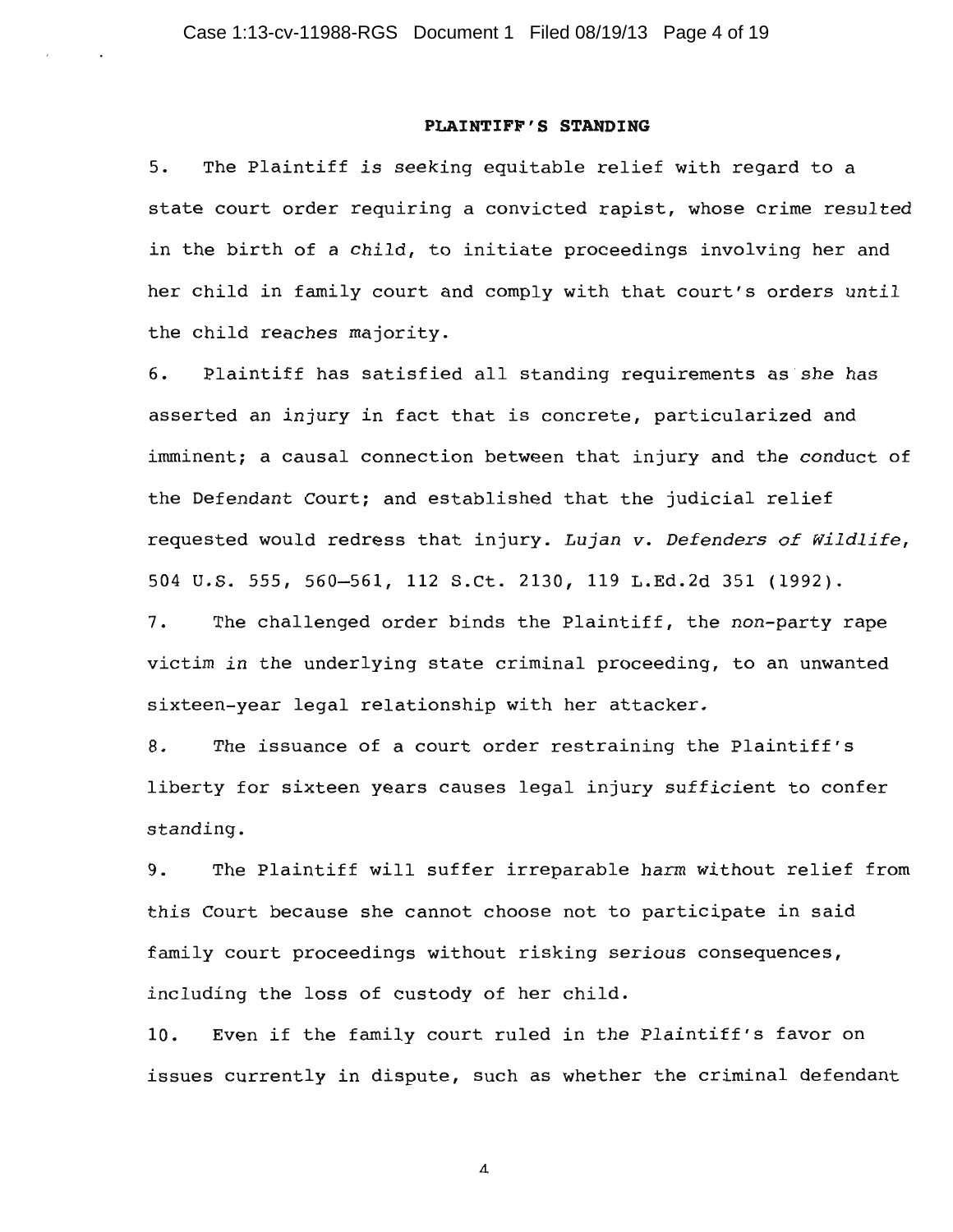should be granted visitation rights to the Plaintiff's child, the Plaintiff will suffer harm from the constant threat of new issues arising in family court until her child reaches adulthood, including, for example, efforts by the criminal defendant to seek to modify child support orders and enforce his parental rights at the trial court level and on appeal.

The Supreme Judicial Court ruled that the Plaintiff is not  $11.$ without a remedy because she can submit herself to the jurisdiction of the family court and appeal from any adverse ruling, however, that would require the Plaintiff to submit to the jurisdiction of the family court when jurisdiction is clearly lacking, and would expose the Plaintiff and her child to irreparable harm including the expenditure of substantial funds necessary to litigate issues related to the child's care and custody. Even in the unlikely event the Plaintiff could obtain pro bono counsel for sixteen years, she will endure substantial impositions on her freedom, time and resources simply to participate in mandatory, protracted family court litigation.

The relief sought by the Plaintiff in this action will restore  $12.$ or protect the Plaintiff's cognizable legal interests and rights by ensuring that she is not compelled by state action to participate in unwanted legal proceedings for sixteen years with the man who raped her.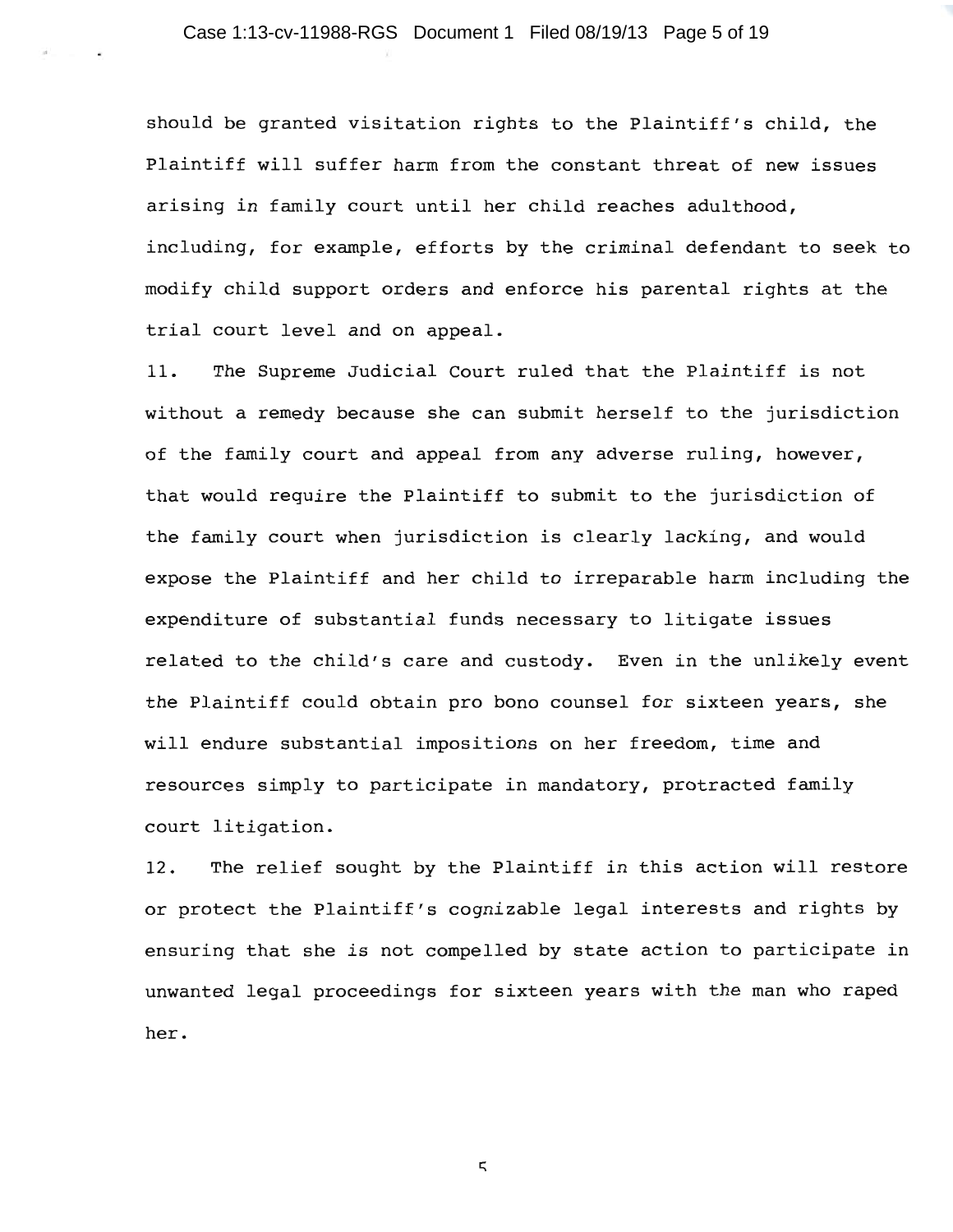#### FACTUAL STATEMENT

 $13.$ The Plaintiff was fourteen years-old when she became pregnant in the fall of 2009 as a result of a rape perpetrated by then twenty year-old Jamie Melendez. The Plaintiff was a middle-school student in a private Catholic school at the time. She lived alone with her mother after her father died several years earlier. After the Plaintiff's baby was born, the Plaintiff's mother was forced to quit her job to care for the baby because her request for a state-funded day care voucher was denied.

14. The Plaintiff and her mother repeatedly informed state officials that they wanted no contact with Melendez for any purpose and that they did not want the child born of the crime to have a relationship with Melendez.

Melendez pleaded quilty to rape in September, 2011 (Norfolk  $15.$ Criminal Docket No. CR200900499) and was sentenced to probation for sixteen years. As a condition of probation, Melendez was ordered to initiate proceedings in family court, declare paternity as to the child born of his crime, (paternity had already been determined in the criminal case, via DNA testing), and comply with the family court's orders throughout the probationary period. The Plaintiff and her mother were adamantly opposed to participation in family court proceedings and repeatedly expressed this sentiment to state officials.

In early June 2012, though Melendez had not yet initiated 16.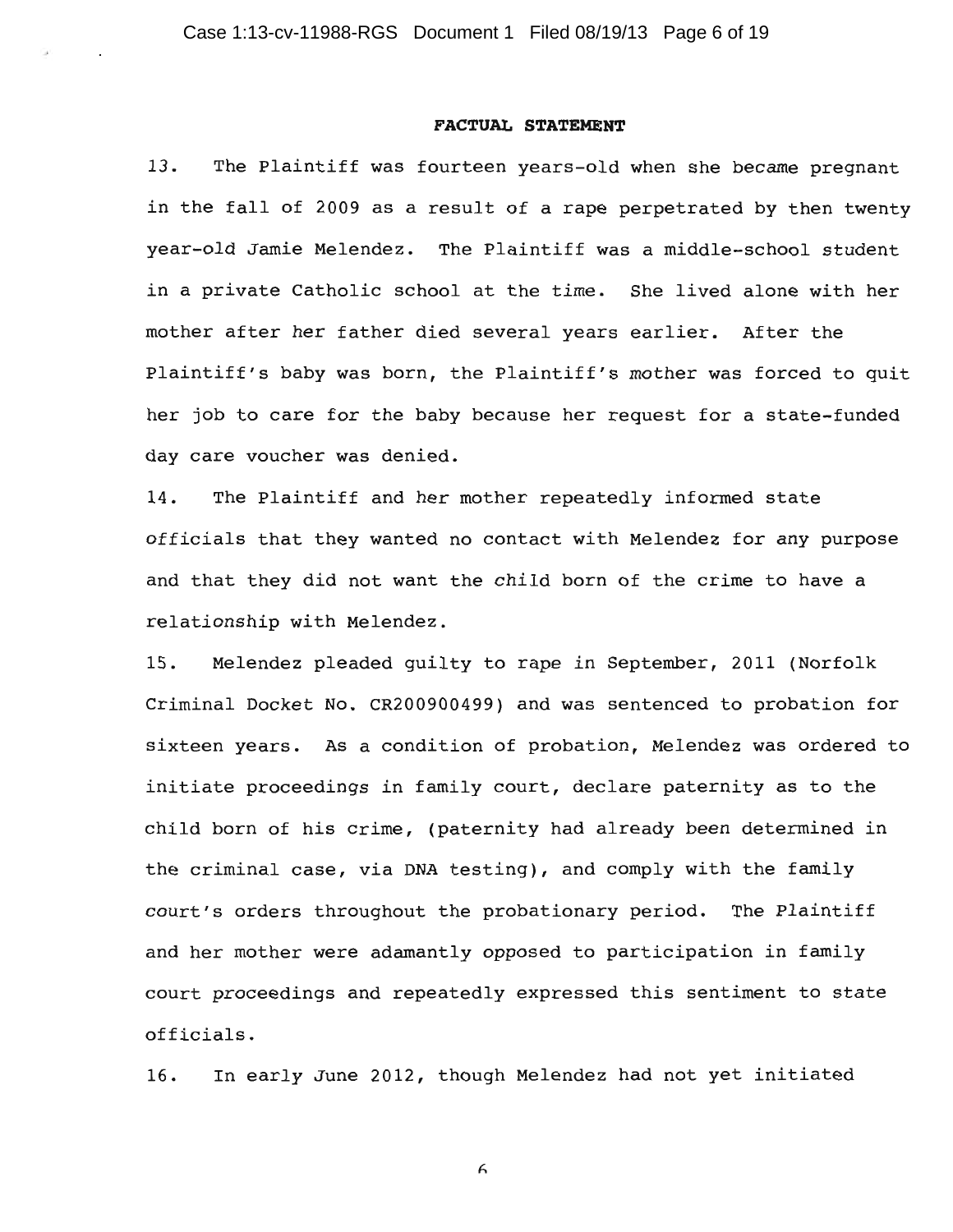family court proceedings, the Plaintiff was told by state probation officials that Melendez was taking steps in family court to obtain visitation rights with her child. In response to this information, the Plaintiff, unrepresented by counsel, went to the family court where she spoke with a clerk to inquire about the status of Melendez's request for visitation. The family court clerk contacted criminal court officials, then told the Plaintiff that although Melendez had not yet initiated a family court case, she should file an action herself since she was already there and she had no choice since it had been "court ordered."

On June 13, 2012, the family court judge (Ordonez, J.) ordered 17. Melendez to pay child support at a rate of \$110.00 per week. (Norfolk Div. Docket No. 12W0205). Melendez had previously paid nothing for the child's care.

18. Melendez told the family court judge that if he were required to pay child support, he wanted visitation rights with the child. (He recently offered to withdraw this demand in exchange for not being obligated to pay any child support.) Melendez had no prior contact with the child and had expressed no interest in the child, but no Massachusetts law forbids the enforcement of visitation rights by a biological father who causes a child's birth through the crime of rape. The family court judge took the matter under advisement, advised the Plaintiff to retain counsel, and scheduled a hearing for September 4, 2012.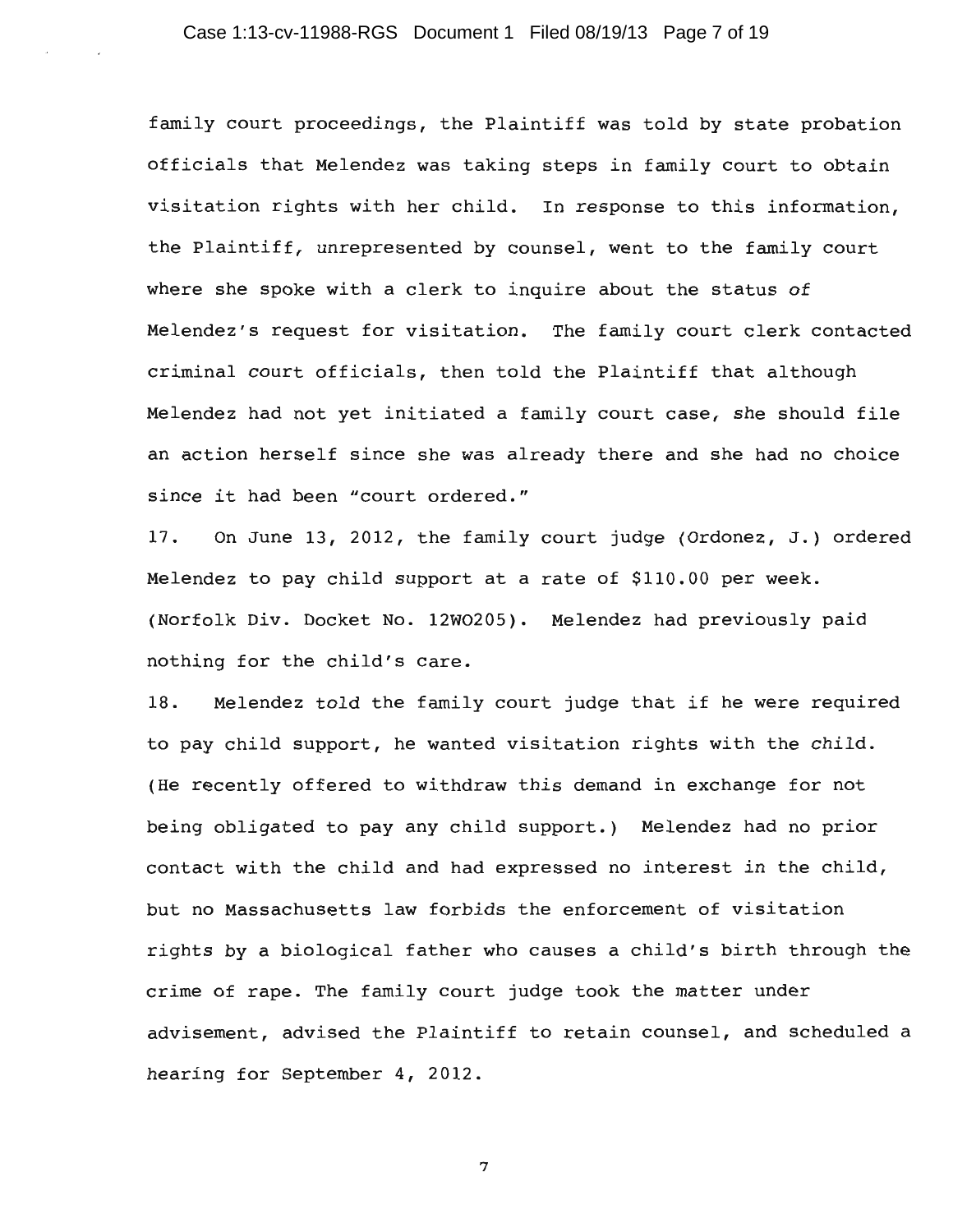19. The Plaintiff, a high school student at the time, had no money for an attorney and obtained pro bono services from undersigned counsel in July, 2012. Undersigned counsel does not practice in family court but offered to represent the plaintiff for the purpose of challenging the authority of the criminal court judge to bind the Plaintiff to an unwanted family court proceeding for sixteen years. On August 1, 2012, the Plaintiff filed a motion with the  $20.$ sentencing judge in the state criminal court seeing reversal of so much of the criminal defendant's probationary conditions as bound the Plaintiff to an unwanted sixteen-year family court relationship with Melendez. The Plaintiff requested that the judge, instead, require Melendez to pay the equivalent of child support as criminal restitution, as this would accomplish the criminal court's desire that Melendez pay for the consequences of his crime, and violations would be enforced by the probation department in connection with the criminal case, instead of by the Plaintiff through litigation in family court.

 $21.$ Because the Plaintiff's motion was initially ignored by the criminal court judge, the Plaintiff filed a petition with the Single Justice of the Massachusetts Supreme Judicial Court pursuant to G.L.c.211, 3. The Plaintiff asked the Single Justice to order the criminal court judge to rule on her motion and to vacate so much of the probation order as bound the Plaintiff to an unwanted sixteenyear legal relationship with Melendez in family court.

 $\mathsf R$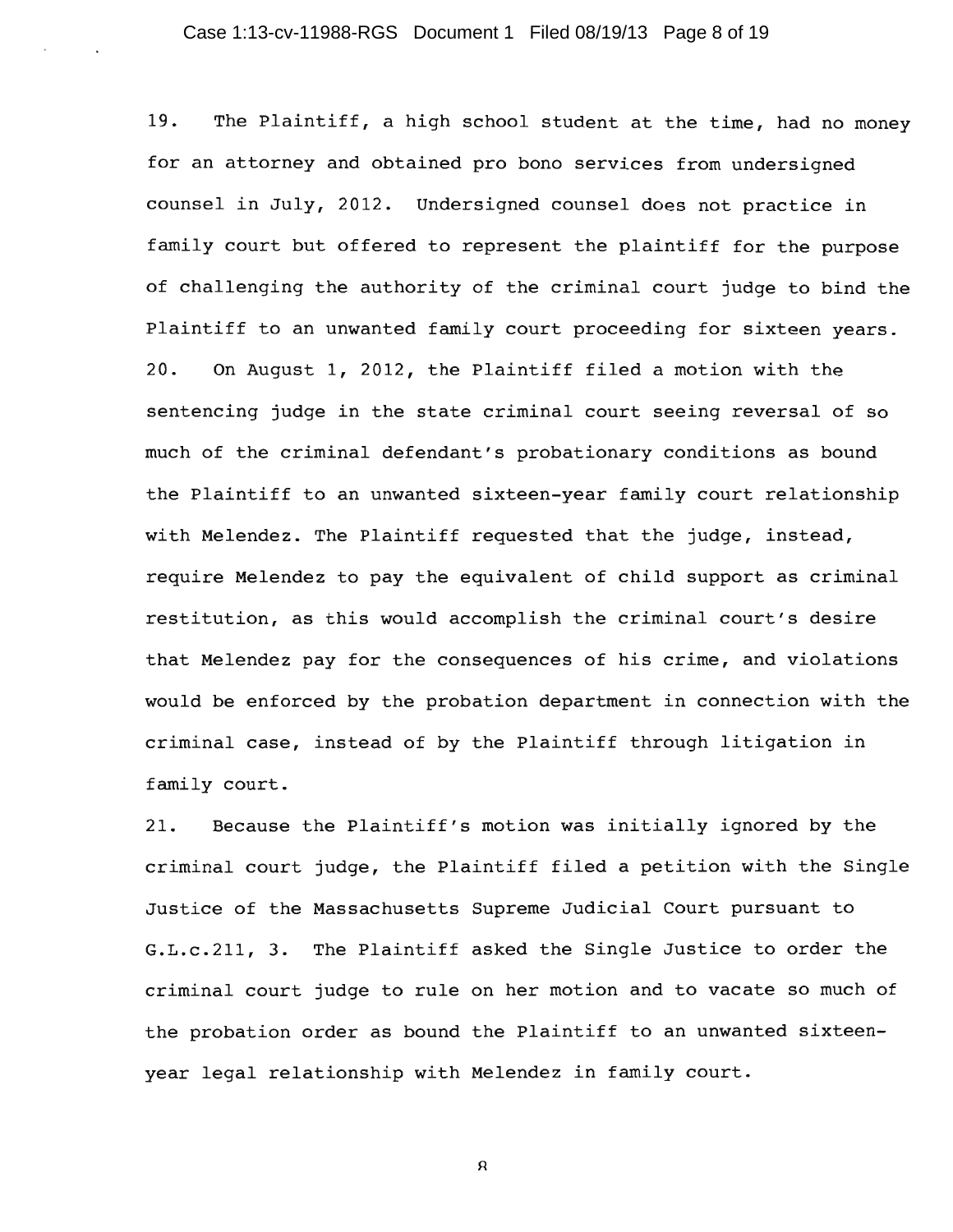$22.$ The state criminal judge subsequently issued a written decision denying the Plaintiff's request for relief. The Single Justice then scheduled a hearing on the Plaintiff's request for substantive relief.

The Attorney General submitted a brief on behalf of the state  $23.$ court arguing that the Plaintiff should be denied relief because she was not without a remedy in that she could submit herself to the jurisdiction of the family court and then file an appeal from any adverse ruling.

24. Melendez filed a separate brief, through appointed counsel, arguing that the Plaintiff, as a non-party crime victim, had no standing to seek a remedy.

After a hearing, the Single Justice denied the Plaintiff's  $25.$ petition on the grounds asserted by the Attorney General and Melendez's counsel.

 $26.$ The Plaintiff appealed from the decision of the Single Justice and a hearing was held before the full Supreme Judicial Court on May 7, 2013. On June 7, 2013, the full court affirmed the Single Justice's decision for essentially the reasons set forth in the decision of the Single Justice, and specifically denying the Plaintiff judicial review on the grounds that she lacks standing to assert an interest in the prosecution of another.

 $27.$ The Plaintiff has never asserted an interest in the prosecution of Melendez as the basis for her standing to seek a

 $\mathbf{Q}$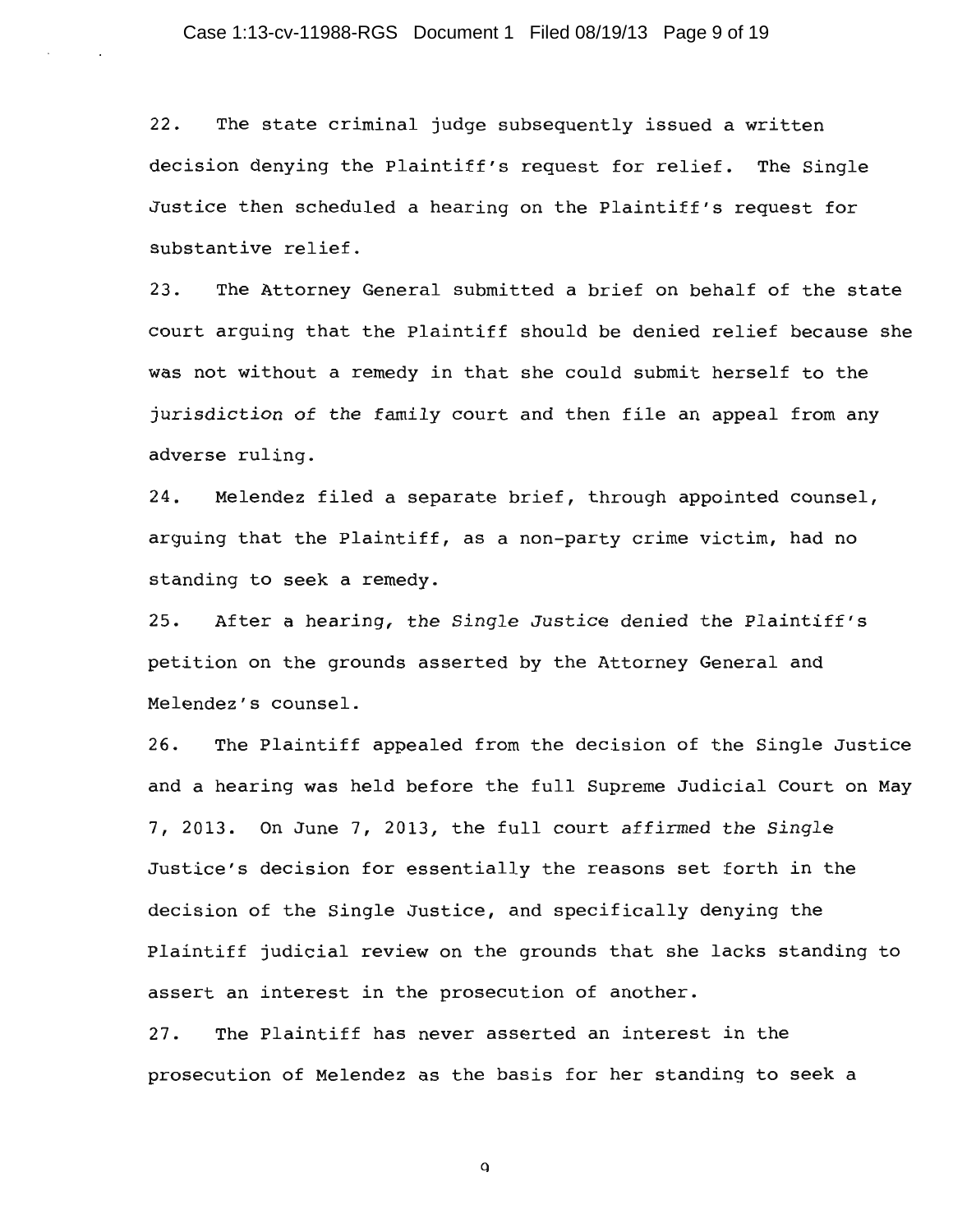## Case 1:13-cv-11988-RGS Document 1 Filed 08/19/13 Page 10 of 19

remedy. She asserted only her personal rights to liberty and due process.

 $28.$ The Plaintiff now files this federal action as the antithesis of an interest in the prosecution of Melendez. The Plaintiff seeks to extricate herself from having any legal interest in, or authority over Melendez, or over the enforcement of his probationary conditions. Through this action, the Plaintiff requests that she be liberated from a state court order that not only imposes unlawfully on her liberty for sixteen years, but also obligates her with the unwanted and inappropriate responsibility for ensuring Melendez's compliance with the conditions of his probation; an obligation that should rest exclusively with state officials.

The Supreme Judicial Court ruled in its final decision that 29. the criminal court judge has authority to enforce a family court order, however, state law is clear that only the family court has authority to enforce a family court order. Lyon v. Lyon, 318 Mass. 646 (1945) (noting that the Superior Court has no authority to punish a criminal defendant for violating an order of the Probate and Family Court as the Probate and Family Court has exclusive authority to enforce violations of its own orders).

If the challenged order is allowed to stand, the Plaintiff  $30.$ will suffer irreparable harm because her liberty will be restrained unlawfully by the state.

If the challenged order is allowed to stand, the Plaintiff 31.

 $1<sub>0</sub>$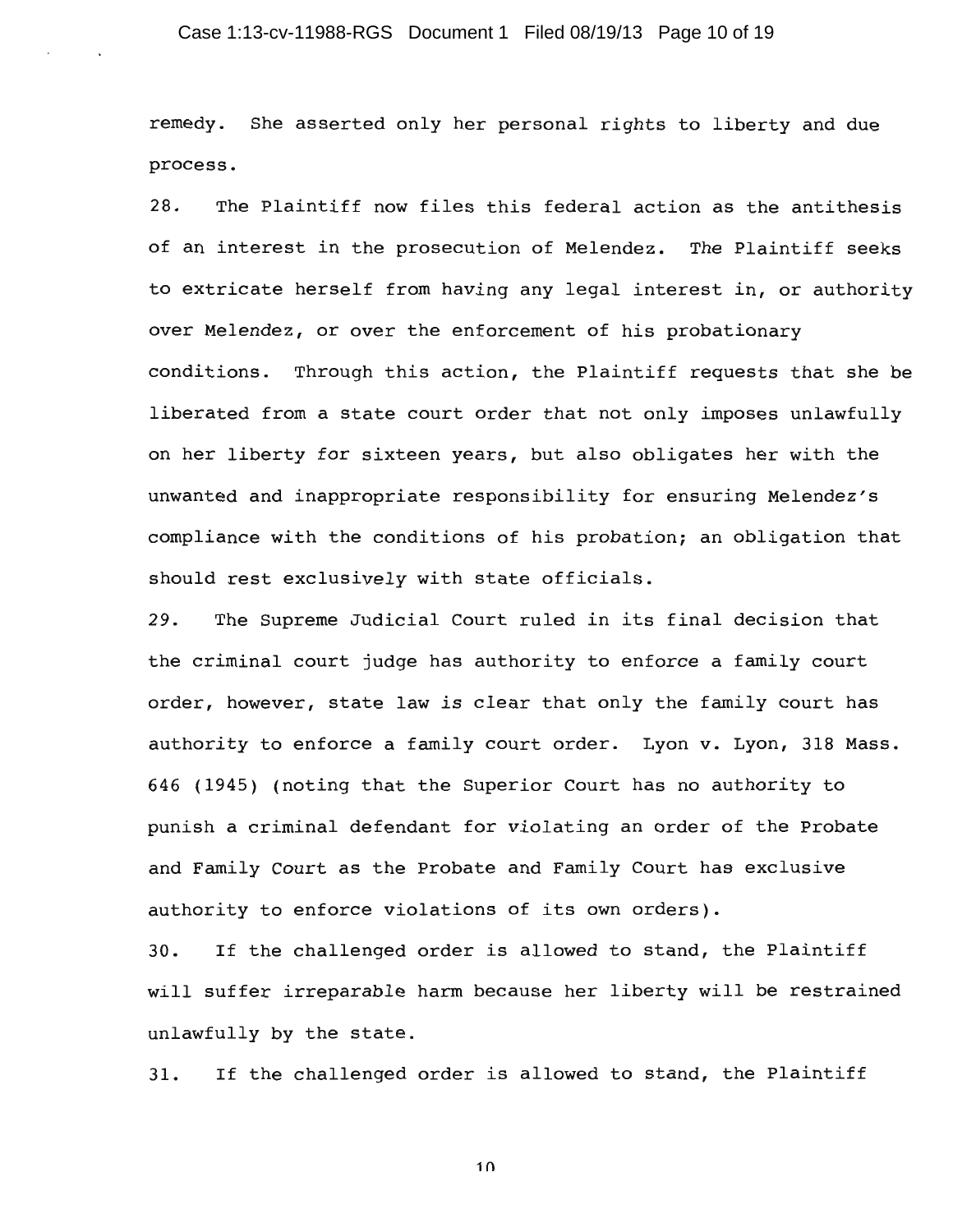will be forced by the state to spend substantial time and resources in unwanted litigation with the man who raped her. The burdens of such litigation will be unbearable. The Plaintiff graduated from high school in 2013 and hopes to attend college. She should not be restrained by the coercive power of the state for sixteen years simply because she suffered the consequence of becoming pregnant as a result of rape.

An estimated 35,000 babies are born from rape every year.  $32.$  $N<sub>O</sub>$ state court has ever issued an order such as the one at issue here. Granting the Plaintiff's requested relief will inhibit state court judges in Massachusetts and elsewhere from similarly depriving rape victims of their liberty, personal autonomy and due process.  $33.$ Subjecting a rape victim to a court-ordered sixteen-year

unwanted legal relationship with her attacker violates due process because it shocks the conscience.

The challenged order also violates due process because it 34. forces the Plaintiff to make an unconscionable choice between risking the loss of custody of her child if she declines to participate in family court proceedings, or subjecting herself to the authority of an unlawful court order and expending significant time and resources in family court litigation for sixteen years, if she complies.

The very issuance of the challenged order violates due process  $35.$ because a state court judge in a criminal matter lacks authority to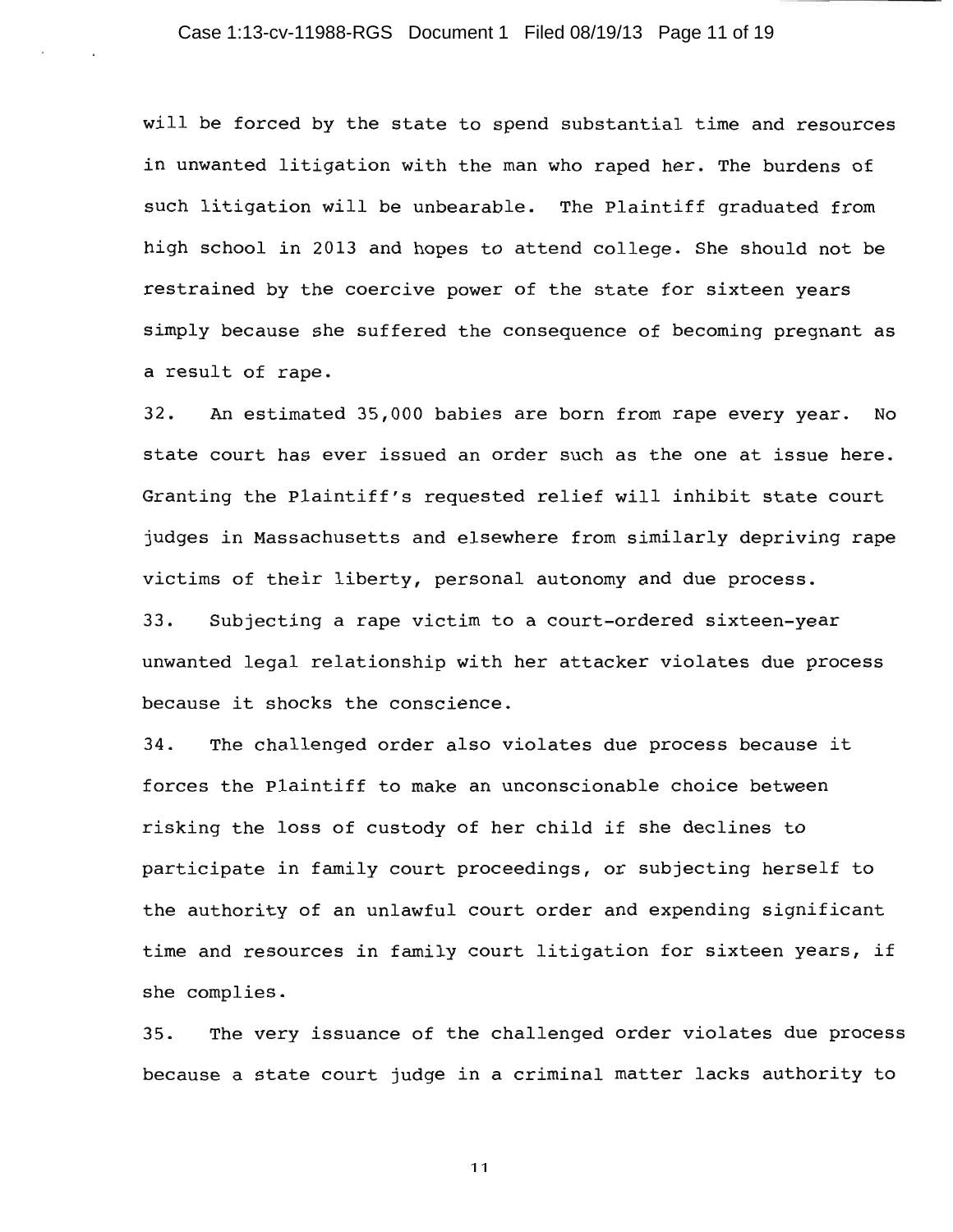restrain the liberty of a private non-party rape victim by subjecting her to an unwanted sixteen-year legal relationship with a man who raped her.

 $36.$ The Plaintiff was also denied due process by the state because the state denied her standing to seek a remedy via judicial review. At oral argument before the Supreme Judicial Court, the Plaintiff argued the fundamental due process violation inherent in the denial of judicial review and noted the absurdity of applying such a rule in like circumstances. For example, if a sentencing judge in a state criminal matter involving the crime of home invasion and destruction of property ordered a defendant to paint the victim's home as a condition of his probation, no one would deny the victim a right to challenge such an order, including filing an appeal from any adverse ruling. When this point was directed at Melendez's counsel, he responded that the victim could "be heard" at the trial level, but she would have no standing to object or to seek judicial review and would be forced to submit to the unwanted painting of her home. The Supreme Judicial Court did not address this issue under federal due process principles in its decision but ruled only that the victim lacked standing.

The Plaintiff was further denied due process because the state  $37.$ has ordered her to submit to an unlawful court order as a prerequisite to judicial review. Cf. Perlman v. United States, 247 U.S. 7, 12 - 13 (1918) (to deny review is to prevent all legal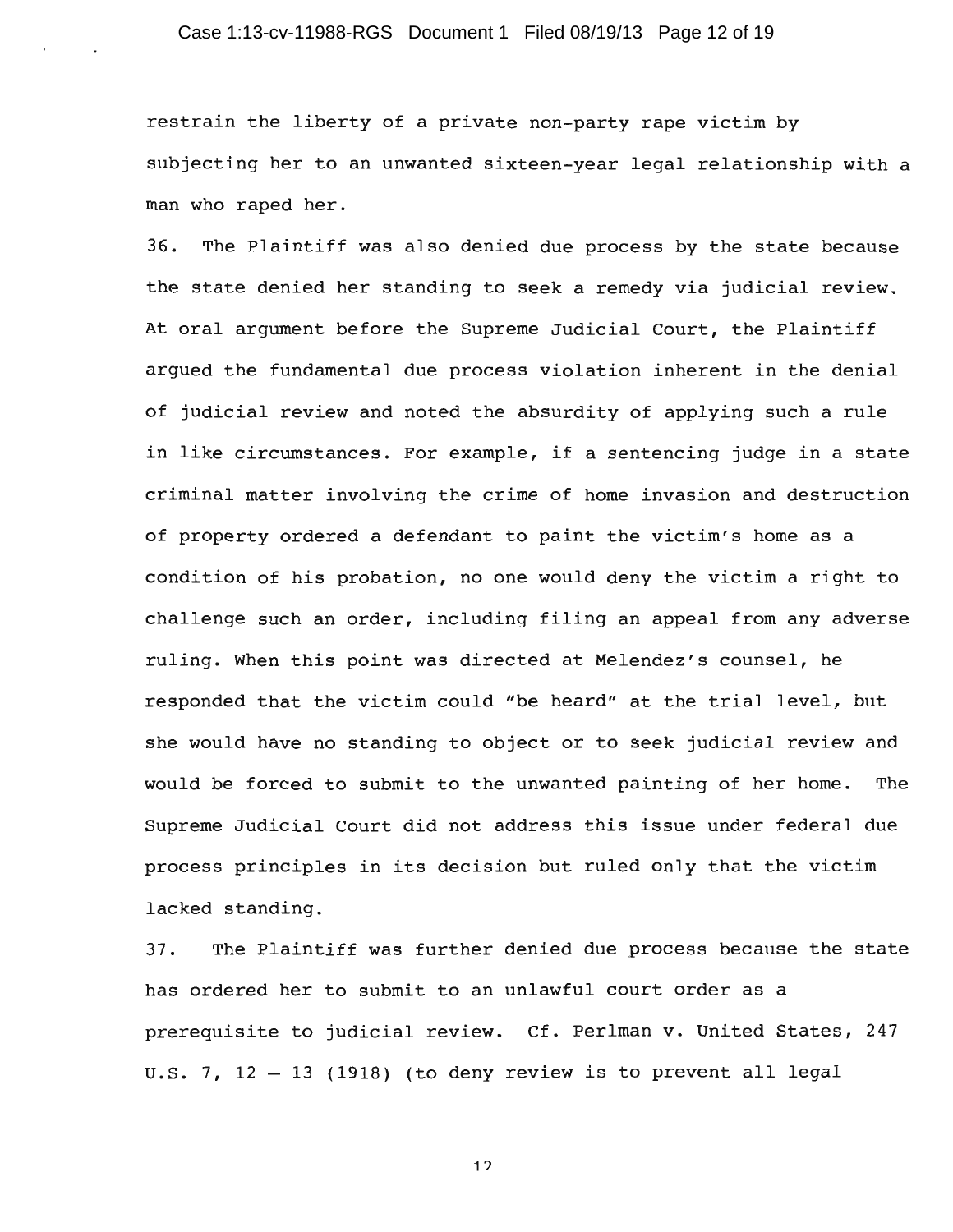recourse because a third party cannot be expected to risk a contempt citation in order to secure an opportunity for judicial review). The plaintiff's due process rights were also violated because  $38.$ denying her standing to seek a remedy is akin to the denial of a meaningful hearing. The denial of such standing is more injurious in circumstances where, as here, the state prosecutor did not object to the challenged order at the trial court level or on appeal. Even if there had been an objection, the hearing could not have been meaningful for due process purposes because private persons who participate in the criminal justice system as victims of violence do not stand in privity with the state and the prosecutor cannot ethically advance a victim's personal legal interests. See generally Gershman, B., Prosecutorial Ethics and Victims' Rights: The Prosecutor's Duty of Neutrality, 9 Lewis & Clark L. Rev. 559,  $565 - 70$  (2005).

Because only females can get pregnant, failure to grant the  $39.$ requested relief will disproportionately harm females by undermining protection of their federal rights in state criminal proceedings.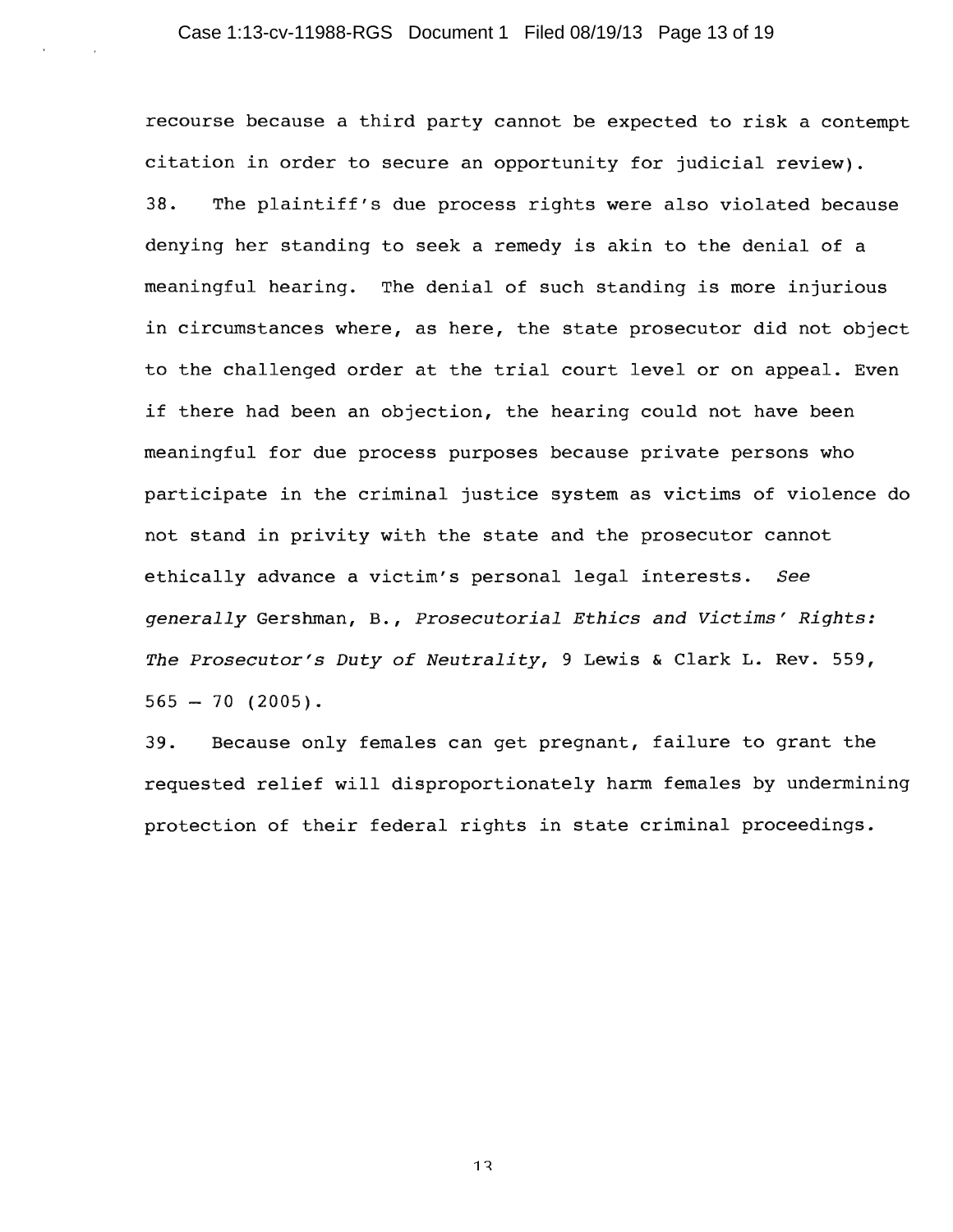## CAUSES OF ACTION

# COUNT I

## LIBERTY/FOURTH AMENDMENT

Plaintiff re-alleges paragraphs 1-39 and incorporates the same 40. by reference in this count.

41. The Defendant has a duty to interpret laws consistent with the dictates of the Fourth and Fourteenth Amendments to the United States Constitution, which quarantee Plaintiff rights against unlawful restraint on liberty and unreasonable searches and seizures and enjoyment of the privileges and immunities of citizenship.  $42.$ The challenged order threatens Plaintiff's rights by exposing Plaintiff to the seizure of her person by a court-ordered unwanted sixteen-year family court proceeding. As a result, Plaintiff has sustained, and will continue to sustain, injury and risk of injury to such rights.

## COUNT II

#### LIBERTY/PRIVACY

43. Plaintiff re-alleges paragraphs 1-42 and incorporates the same by reference in this count.

The Defendant has a duty to interpret laws consistent with the 44. dictates of the Fourth and Fourteenth Amendments to the United States Constitution which quarantee Plaintiff a right to liberty and privacy in her person, papers, and effects.

45. The challenged order threatens Plaintiff's liberty and privacy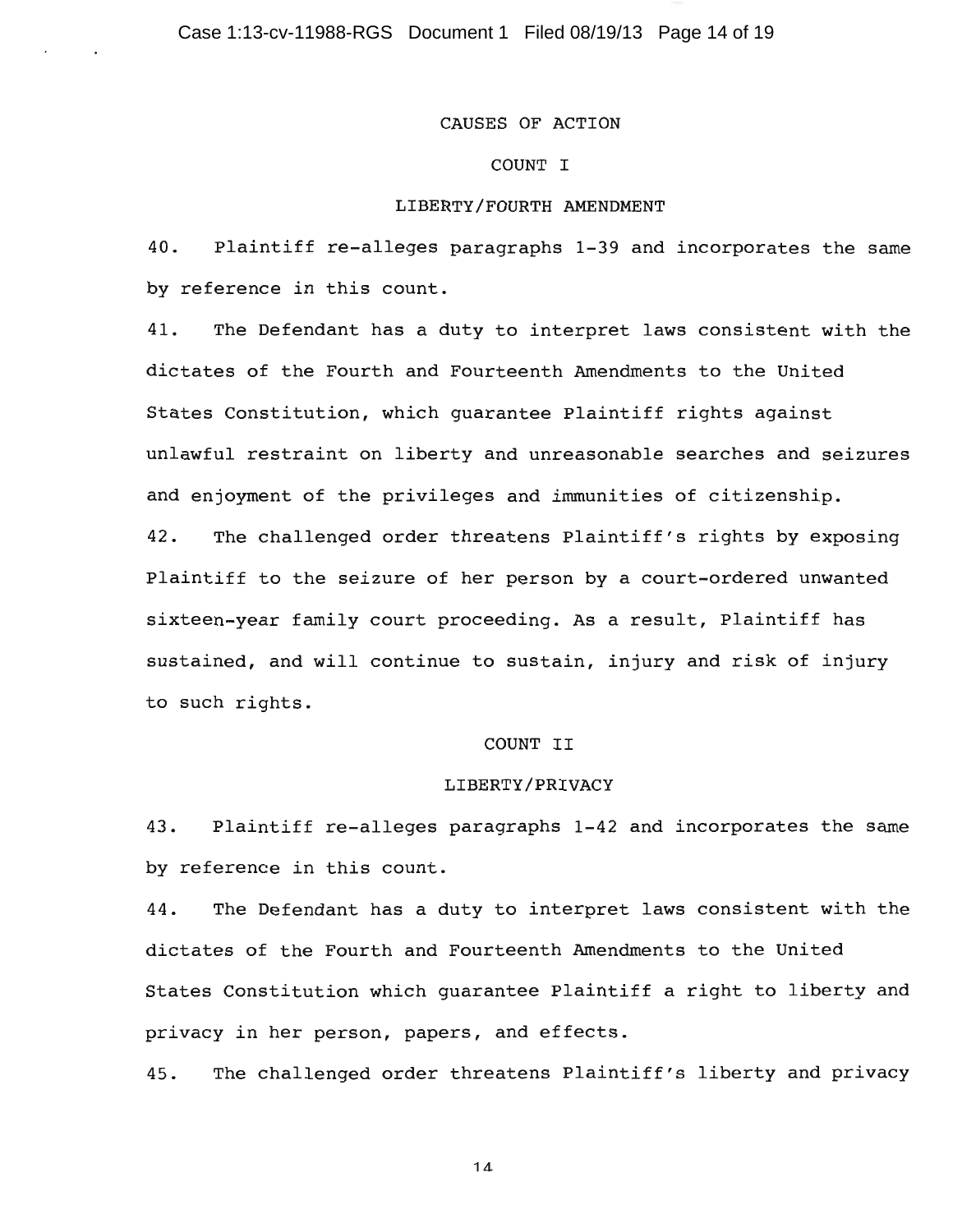rights by exposing her to a court-ordered unwanted sixteen-year family court proceeding. In doing so the defendant violates a right otherwise widely protected: "a person's general right to privacy-his right to be let alone by other people . . ." Katz v. U.S., 389 U.S. 347, 350 (1967). As a result, Plaintiff has sustained, and will continue to sustain, injury and risk of injury to such rights.

## COUNT III

# PROCEDURAL DUE PROCESS

46. Plaintiff re-alleges paragraphs 1-45 and incorporates the same by reference in this count.

The Defendant has a duty to enforce laws consistent with the 47. dictates of the Fifth and Fourteenth Amendment to the United States Constitution, which quarantee Plaintiff procedural Due Process of law and the enjoyment of the privileges and immunities of citizenship.

The challenged order violates Due Process because the 48. Plaintiff was denied standing to seek a remedy. "The Due Process Clause provides that certain substantive rights-life, liberty, and property-cannot be deprived except pursuant to constitutionally adequate procedures." Cleveland Bd. of Educ. v. Loudermill, 470 U.S. 532, 541, (1985) "An essential principle of due process is that a deprivation of life, liberty, or property 'be preceded by notice and opportunity for hearing appropriate to the nature of the case.'" Id. (citing Mullane v. Central Hanover Bank & Trust Co., 339 U.S. 306,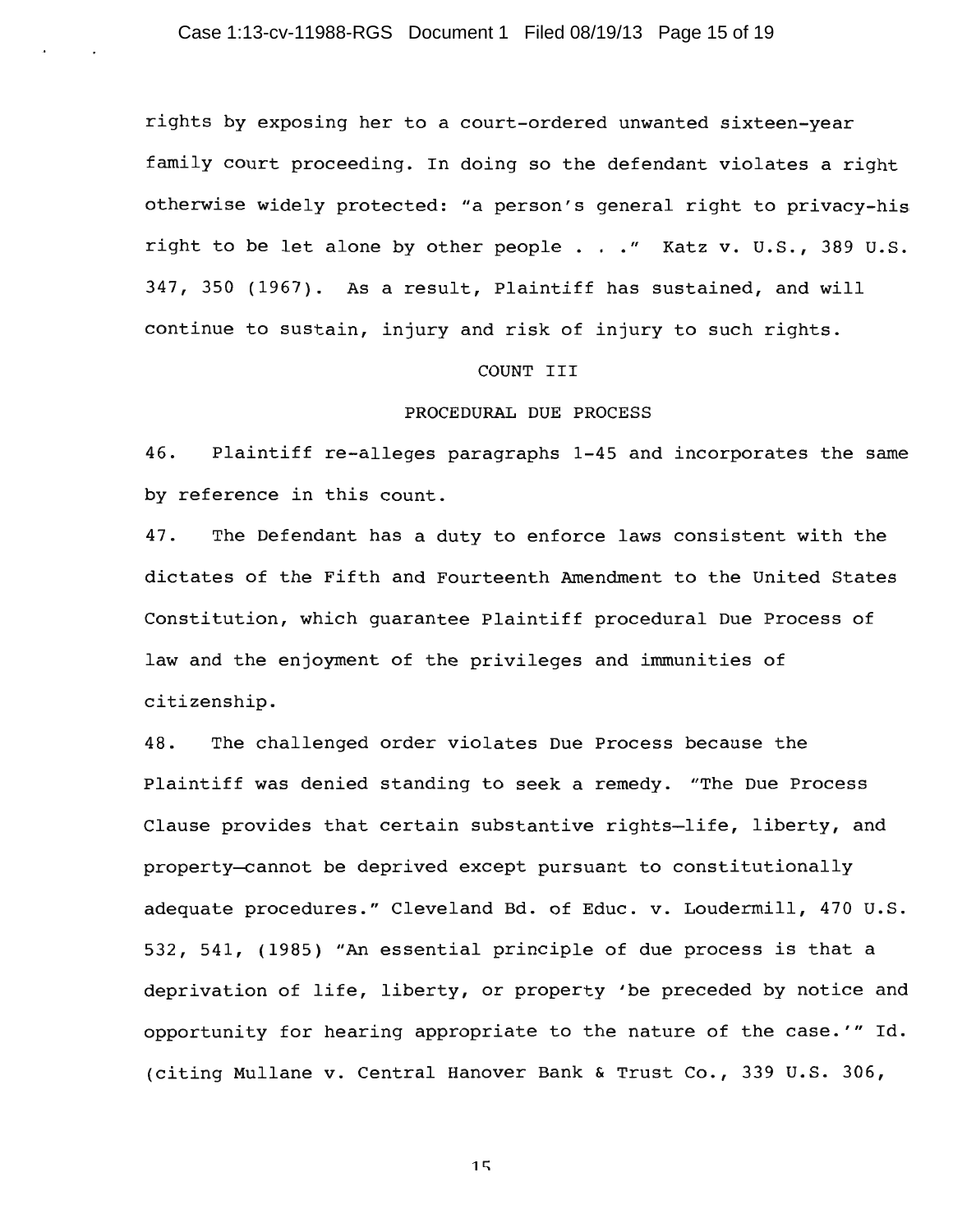$313(1950)$ .

The Plaintiff's substantive personal and federal rights, 49. including her right to Due Process, were never addressed by the state because she was denied standing.

The challenged order violates the Plaintiff's Due Process  $50.$ rights by exposing her to court-ordered participation in unwanted sixteen-year family court proceedings without allowing her standing to seek a remedy via judicial review or otherwise address the injury and threatened injury to her federal rights. As a result, the Plaintiff has sustained, and will continue to sustain, injury and risk of injury to such rights.

### COUNT IV

#### SUBSTANTIVE DUE PROCESS/LIBERTY

Plaintiff re-alleges paragraphs 1-50 and incorporates the same  $51.$ by reference in this count.

The Defendant has a duty to enforce laws consistent with the  $52.$ dictates of the Fifth and Fourteenth Amendments to the United States Constitution, which quarantee the plaintiff substantive Due Process of law.

The challenged order interferes with the Plaintiff's due  $53.$ process rights and shocks the conscience, and by its continued vitality exposes the plaintiff to additional actions and threatened actions that violate her rights and shock the conscience.

The challenged order threatens the Plaintiff's substantive Due 54.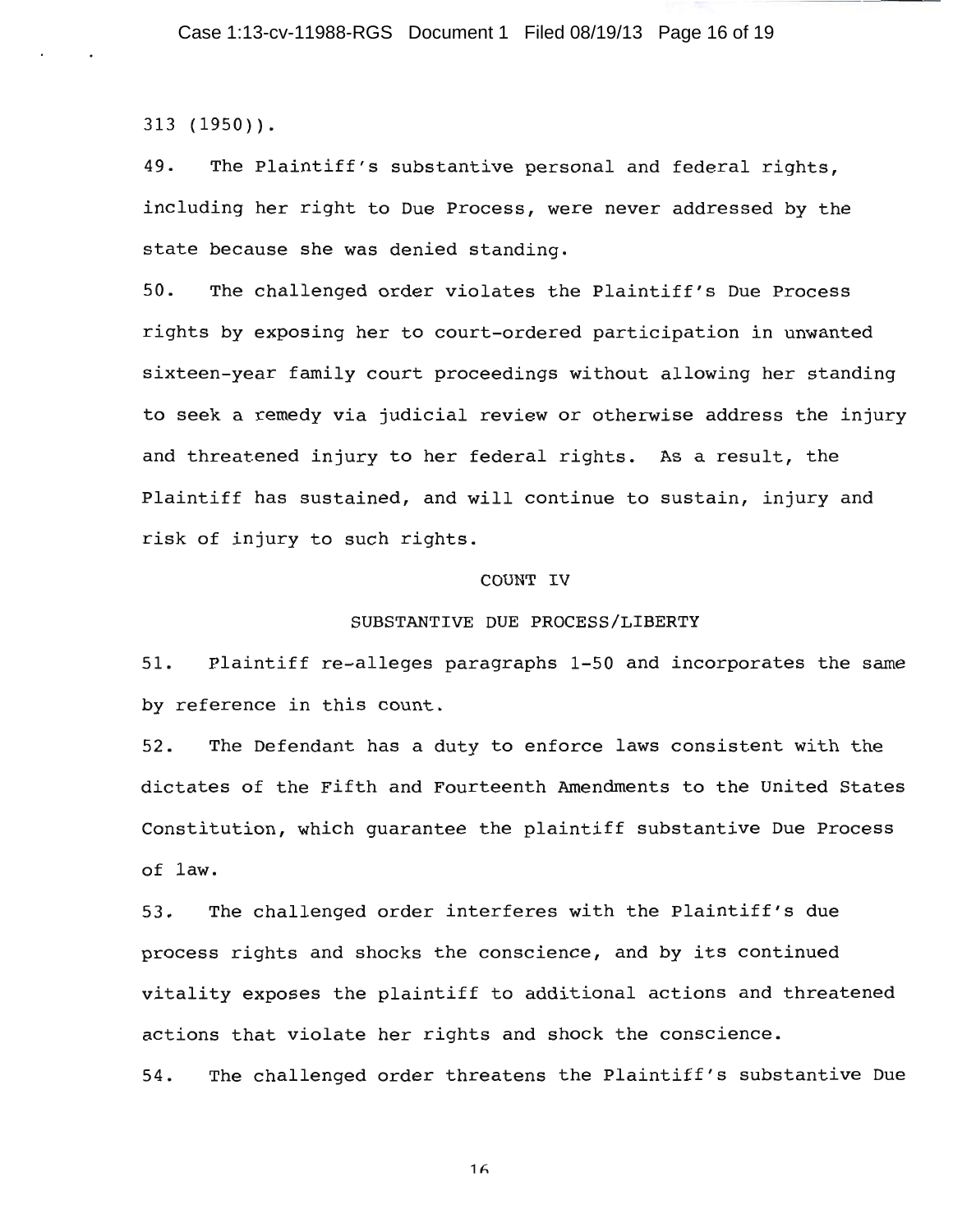Process rights by exposing her to unavoidable harm through the forced compliance or noncompliance with said order. As a result, the Plaintiff has sustained, and will continue to sustain, injury and risk of injury to such rights.

## COUNT V

#### FIRST AMENDMENT

 $55.$ Plaintiff re-alleges paragraphs 1-53 and incorporates the same by reference in this count.

 $56.$ The Defendant has a duty to enforce laws consistent with the dictates of the First Amendment to the United States Constitution, which guarantees plaintiff rights of speech and petition.

 $57.$ The challenged order violates the Plaintiff's protected speech and petitioning rights because she was denied standing to challenge the authority of the state court to bind her to an unwanted sixteenyear legal relationship with her rapist or to otherwise seek a remedy via judicial review.

As a result, the Plaintiff has sustained, and will continue to  $58.$ sustain, injury and risk of injury to such rights.

## COUNT VI

## EQUAL PROTECTION

 $59.$ Plaintiff re-alleges paragraphs 1-58 and incorporates the same by reference in this count.

The Defendant has a duty to enforce laws consistent with the 60. dictates of the Fourteenth Amendment to the United States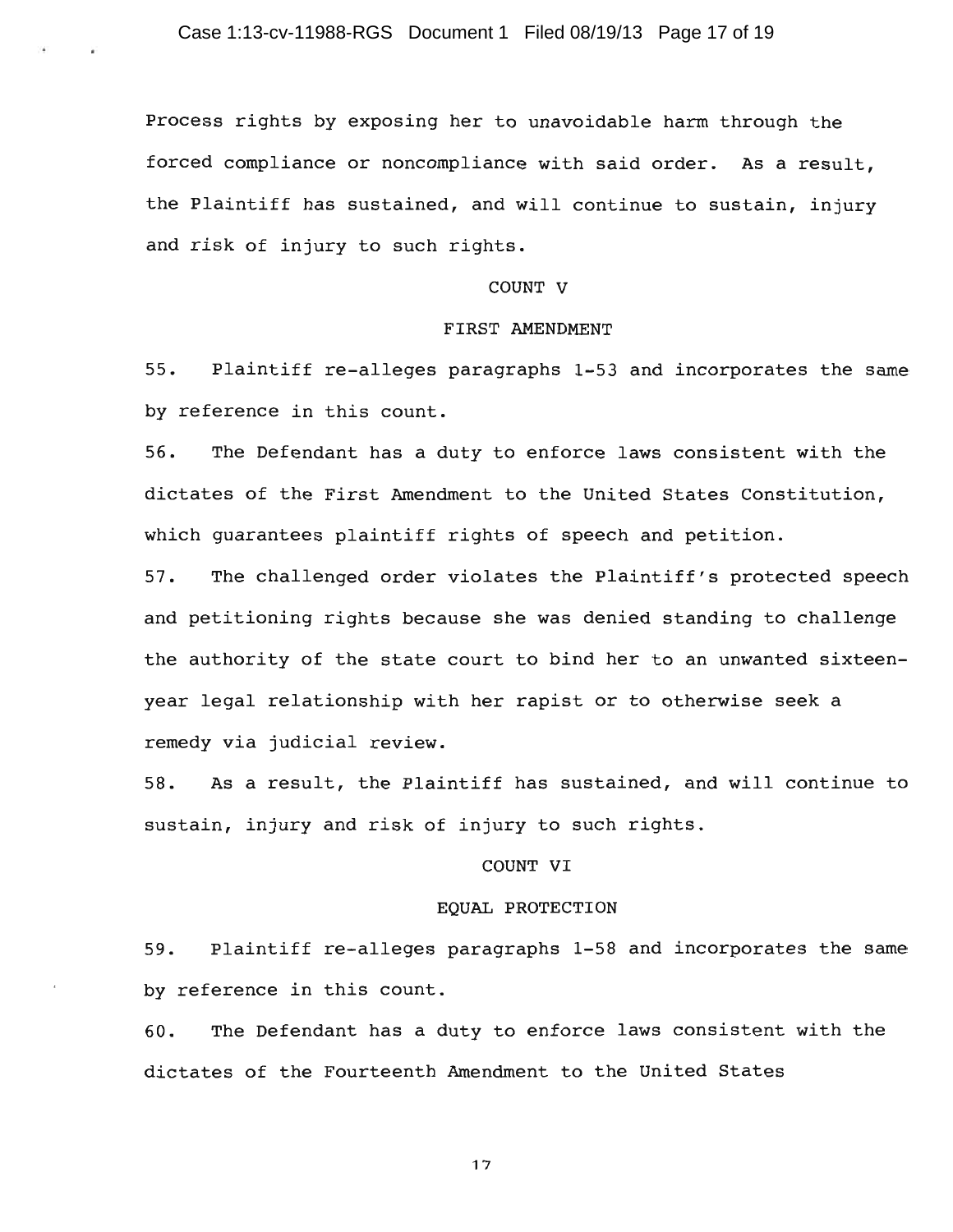Constitution, which quarantees Plaintiff equal protection of the laws.

61. The challenged order violates the Plaintiff's equal protection rights because it restrains her liberty and otherwise violates her protected rights on the basis of her sex.

As a result, the Plaintiff has sustained, and will continue to  $56.$ sustain, injury and risk of injury to such rights.

## COUNT VII

### CIVIL RIGHTS ACT-TITLE IV

62. Plaintiff re-alleges paragraphs 1-61 and incorporates the same by reference in this count.

Title IV of the Civil Rights Act of 1964 prohibits 63. discrimination in places of public accommodation on the basis of The courts are a place of "public accommodation." sex. 64. The challenged order violates the Plaintiff's rights under Title IV because it discriminates against the Plaintiff on the basis of sex because it binds her to an unwanted sixteen-year legal relationship in family court based on status as a pregnant rape victim.

As a result, the Plaintiff has sustained, and will continue to 65. sustain, injury and risk of injury to such rights.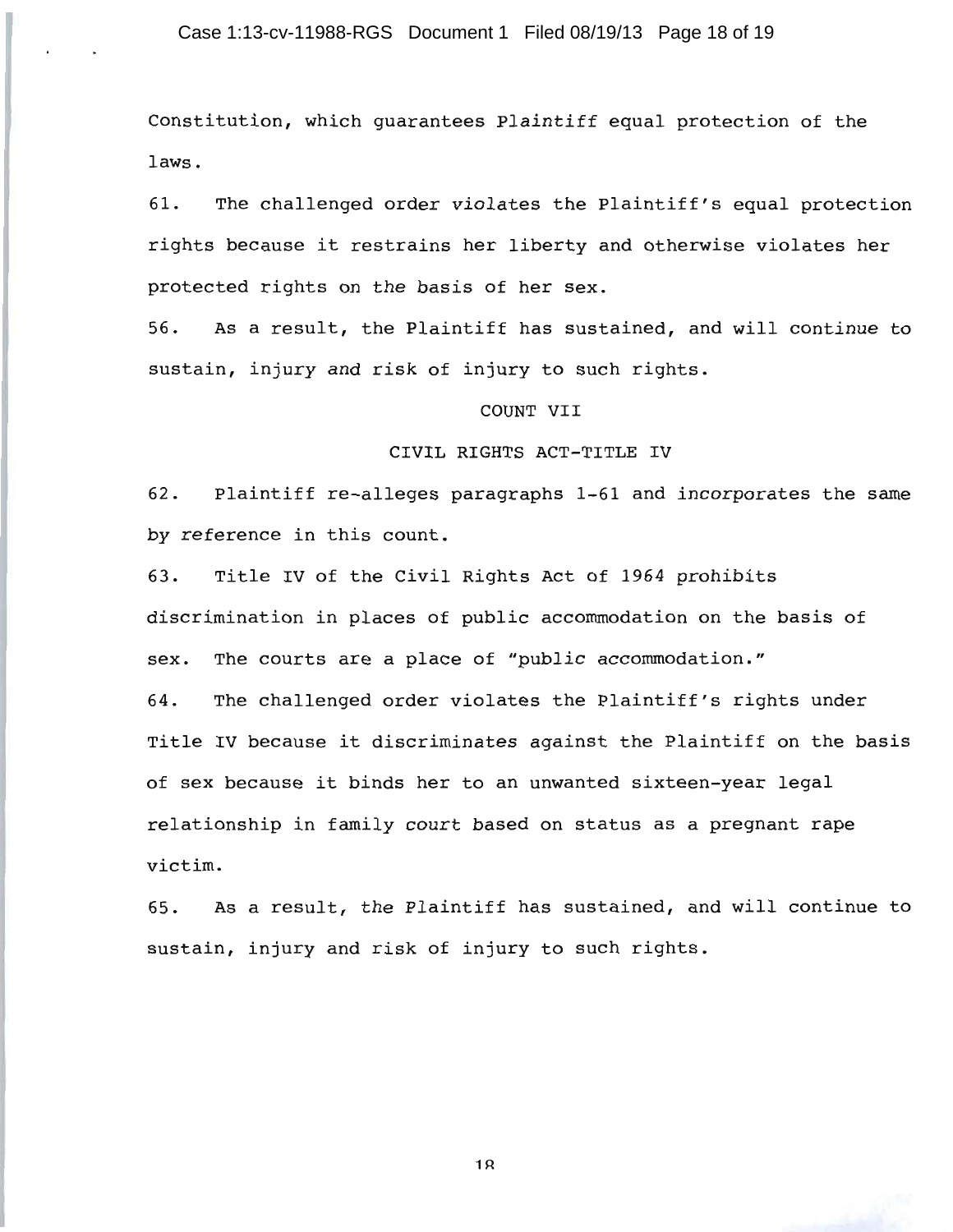WHEREFORE, the Plaintiff respectfully requests that this Court enter judgment in her favor and grant the following relief:

- 1. Declare that a state criminal court judge lacks authority to bind a non-party rape victim to an unwanted sixteen-year family court proceeding with her rapist;
- 2. Declare the challenged order void and unlawful;
- 3. Enjoin enforcement of the challenged order;
- 4. Declare that the Supreme Judicial Court erred in ruling that the Plaintiff lacked standing to seek a remedy;
- 5. Declare that the Supreme Judicial Court erred in ruling that the Plaintiff can obtain an adequate remedy by submitting to the family court and appealing from any adverse ruling;
- 6. Any such other relief as the Court may deem just and proper.

Respectfully Submitted,

WENDY J. MURPHY NEW ENGLAND LAW BOSTON

Co-Director, Women's and Children's Advocacy Project - Center for Law and Social Responsibility

154 Stuart Street Boston, MA 02116  $(617)$  422-7410 Massachusetts Bar # 550455 Wmurphy@nesl.edu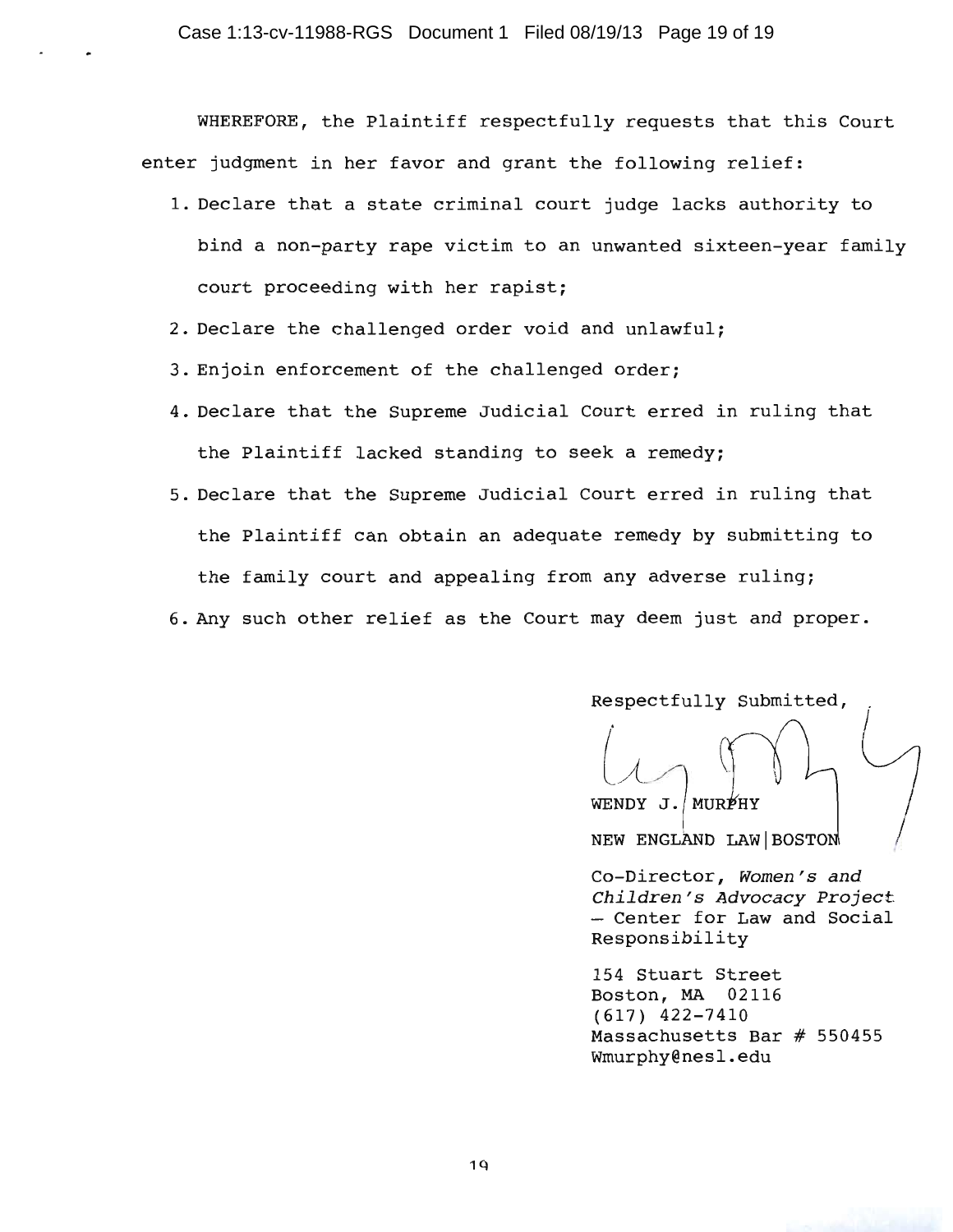SUS 44 (Rev. 11/04)<br>
Case 1:13-CV-11988-RGS DOCUMENT 1-1 FIIED 08/19/13 Page 1 of 2<br>
The JS 44 civil cover sheet and the information contained herein neither replace nor supplement the filing and service of pleadings or ot

| I. (a)<br><b>PLAINTIFFS</b>                                                                                                                                                                                                                                                                                                                                                                                                                                                                                                                                                                                               |                                                                                                                                                                                                                                                                                                                                                                                                                                                                                                                                                                                                                                                                                                                                                                                                                                                                                                                                                                                                                                                                                                                                                                                                        | <b>DEFENDANTS</b>                                                                                                                                                                                                                                                                                                                                                                                                                                                                                             |                                                                                                                                                                                                                                                                                                                                                                                                                                                 |                                                                                                                                                                                                                                                                                                                                                                                                                                                                                                                                                                                                                                                                                                                 |  |  |  |
|---------------------------------------------------------------------------------------------------------------------------------------------------------------------------------------------------------------------------------------------------------------------------------------------------------------------------------------------------------------------------------------------------------------------------------------------------------------------------------------------------------------------------------------------------------------------------------------------------------------------------|--------------------------------------------------------------------------------------------------------------------------------------------------------------------------------------------------------------------------------------------------------------------------------------------------------------------------------------------------------------------------------------------------------------------------------------------------------------------------------------------------------------------------------------------------------------------------------------------------------------------------------------------------------------------------------------------------------------------------------------------------------------------------------------------------------------------------------------------------------------------------------------------------------------------------------------------------------------------------------------------------------------------------------------------------------------------------------------------------------------------------------------------------------------------------------------------------------|---------------------------------------------------------------------------------------------------------------------------------------------------------------------------------------------------------------------------------------------------------------------------------------------------------------------------------------------------------------------------------------------------------------------------------------------------------------------------------------------------------------|-------------------------------------------------------------------------------------------------------------------------------------------------------------------------------------------------------------------------------------------------------------------------------------------------------------------------------------------------------------------------------------------------------------------------------------------------|-----------------------------------------------------------------------------------------------------------------------------------------------------------------------------------------------------------------------------------------------------------------------------------------------------------------------------------------------------------------------------------------------------------------------------------------------------------------------------------------------------------------------------------------------------------------------------------------------------------------------------------------------------------------------------------------------------------------|--|--|--|
| (b) County of Residence of First Listed Plaintiff                                                                                                                                                                                                                                                                                                                                                                                                                                                                                                                                                                         | HEATHER TYLER<br>$N$ ortalk<br>(EXCEPT IN U.S. PLAINTIFF CASES)                                                                                                                                                                                                                                                                                                                                                                                                                                                                                                                                                                                                                                                                                                                                                                                                                                                                                                                                                                                                                                                                                                                                        |                                                                                                                                                                                                                                                                                                                                                                                                                                                                                                               | COMMONWEACTH OF MASS ACHUSETTS<br>County of Residence of First Listed Defendant<br>(IN U.S. PLAINTIFF CASES ONLY)<br>NOTE: IN LAND CONDEMNATION CASES, USE THE LOCATION OF THE                                                                                                                                                                                                                                                                  |                                                                                                                                                                                                                                                                                                                                                                                                                                                                                                                                                                                                                                                                                                                 |  |  |  |
| (c) Attorney's (Firm Name, Address, and Telephone Number)                                                                                                                                                                                                                                                                                                                                                                                                                                                                                                                                                                 | Wendy Murphy, New England Law I Boston<br>154 Stuart 5t. Boston MA Oall 6                                                                                                                                                                                                                                                                                                                                                                                                                                                                                                                                                                                                                                                                                                                                                                                                                                                                                                                                                                                                                                                                                                                              | Attorneys (If Known)                                                                                                                                                                                                                                                                                                                                                                                                                                                                                          | LAND INVOLVED.                                                                                                                                                                                                                                                                                                                                                                                                                                  |                                                                                                                                                                                                                                                                                                                                                                                                                                                                                                                                                                                                                                                                                                                 |  |  |  |
|                                                                                                                                                                                                                                                                                                                                                                                                                                                                                                                                                                                                                           | II. BASIS OF JURISDICTION (Place an "X" in One Box Only)                                                                                                                                                                                                                                                                                                                                                                                                                                                                                                                                                                                                                                                                                                                                                                                                                                                                                                                                                                                                                                                                                                                                               | III. CITIZENSHIP OF PRINCIPAL PARTIES(Place an "X" in One Box for Plaintiff                                                                                                                                                                                                                                                                                                                                                                                                                                   |                                                                                                                                                                                                                                                                                                                                                                                                                                                 |                                                                                                                                                                                                                                                                                                                                                                                                                                                                                                                                                                                                                                                                                                                 |  |  |  |
| $\Box$ 1<br>U.S. Government<br>Plaintiff                                                                                                                                                                                                                                                                                                                                                                                                                                                                                                                                                                                  | SK <sup>3</sup> Federal Question<br>(U.S. Government Not a Party)                                                                                                                                                                                                                                                                                                                                                                                                                                                                                                                                                                                                                                                                                                                                                                                                                                                                                                                                                                                                                                                                                                                                      | (For Diversity Cases Only)<br>Citizen of This State                                                                                                                                                                                                                                                                                                                                                                                                                                                           | and One Box for Defendant)<br>DEF<br>PTF<br>DEF<br>PTF<br>$\Box$ 1<br>$\Box$ 4<br>$\Box$ 4<br>ו ס<br>Incorporated or Principal Place<br>of Business In This State                                                                                                                                                                                                                                                                               |                                                                                                                                                                                                                                                                                                                                                                                                                                                                                                                                                                                                                                                                                                                 |  |  |  |
| U.S. Government<br>□ 2<br>Defendant                                                                                                                                                                                                                                                                                                                                                                                                                                                                                                                                                                                       | $\Box$ 4 Diversity<br>(Indicate Citizenship of Parties in Item III)                                                                                                                                                                                                                                                                                                                                                                                                                                                                                                                                                                                                                                                                                                                                                                                                                                                                                                                                                                                                                                                                                                                                    | Citizen of Another State                                                                                                                                                                                                                                                                                                                                                                                                                                                                                      | $\sigma$ s<br>$\Box$ 5<br>O 2<br>$\Box$ 2<br>Incorporated and Principal Place<br>of Business In Another State<br>$\Box$ 3                                                                                                                                                                                                                                                                                                                       |                                                                                                                                                                                                                                                                                                                                                                                                                                                                                                                                                                                                                                                                                                                 |  |  |  |
|                                                                                                                                                                                                                                                                                                                                                                                                                                                                                                                                                                                                                           |                                                                                                                                                                                                                                                                                                                                                                                                                                                                                                                                                                                                                                                                                                                                                                                                                                                                                                                                                                                                                                                                                                                                                                                                        | Citizen or Subject of a<br>Foreign Country                                                                                                                                                                                                                                                                                                                                                                                                                                                                    | 3 Foreign Nation<br>σ.                                                                                                                                                                                                                                                                                                                                                                                                                          | $\Box$ 6<br>O 6                                                                                                                                                                                                                                                                                                                                                                                                                                                                                                                                                                                                                                                                                                 |  |  |  |
| IV. NATURE OF SUIT (Place an "X" in One Box Only)                                                                                                                                                                                                                                                                                                                                                                                                                                                                                                                                                                         |                                                                                                                                                                                                                                                                                                                                                                                                                                                                                                                                                                                                                                                                                                                                                                                                                                                                                                                                                                                                                                                                                                                                                                                                        |                                                                                                                                                                                                                                                                                                                                                                                                                                                                                                               |                                                                                                                                                                                                                                                                                                                                                                                                                                                 |                                                                                                                                                                                                                                                                                                                                                                                                                                                                                                                                                                                                                                                                                                                 |  |  |  |
| <b>CONTRACT</b>                                                                                                                                                                                                                                                                                                                                                                                                                                                                                                                                                                                                           | <b>TORTS</b>                                                                                                                                                                                                                                                                                                                                                                                                                                                                                                                                                                                                                                                                                                                                                                                                                                                                                                                                                                                                                                                                                                                                                                                           | <b>FORFEITURE/PENALTY</b>                                                                                                                                                                                                                                                                                                                                                                                                                                                                                     | <b>BANKRUPTCY</b>                                                                                                                                                                                                                                                                                                                                                                                                                               | <b>OTHER STATUTES</b>                                                                                                                                                                                                                                                                                                                                                                                                                                                                                                                                                                                                                                                                                           |  |  |  |
| $\Box$ 110 Insurance<br>120 Marine<br>□ 130 Miller Act<br>$\Box$ 140 Negotiable Instrument<br>$\Box$ 150 Recovery of Overpayment<br>& Enforcement of Judgment<br>151 Medicare Act<br>$\Box$ 152 Recovery of Defaulted<br>Student Loans<br>(Excl. Veterans)<br>$\Box$ 153 Recovery of Overpayment<br>of Veteran's Benefits<br>□ 160 Stockholders' Suits<br>190 Other Contract<br>195 Contract Product Liability<br>□ 196 Franchise<br><b>REAL PROPERTY</b><br>210 Land Condemnation<br>220 Foreclosure<br>7 230 Rent Lease & Ejectment<br>240 Torts to Land<br>3245 Tort Product Liability<br>1290 All Other Real Property | PERSONAL INJURY<br>PERSONAL INJURY<br>$\Box$ 310 Airplane<br>$\Box$ 362 Personal Injury -<br>315 Airplane Product<br>Med. Malpractice<br>Liability<br>$\Box$ 365 Personal Injury -<br>320 Assault, Libel &<br>Product Liability<br>Slander<br>$\Box$ 368 Asbestos Personal<br>$\Box$ 330 Federal Employers'<br><b>Injury Product</b><br>Liability<br>Liability<br>$\Box$ 340 Marine<br>PERSONAL PROPERTY<br>345 Marine Product<br>370 Other Fraud<br>$\Box$ 371 Truth in Lending<br>Liability<br>σ<br>350 Motor Vehicle<br>380 Other Personal<br>$\Box$ 355 Motor Vehicle<br>Property Damage<br>385 Property Damage<br><b>Product Liability</b><br>360 Other Personal<br>Product Liability<br>Injury<br><b>CIVIL RIGHTS</b><br><b>PRISONER PETITIONS</b><br>510 Motions to Vacate<br>$\Box$ 441 Voting<br>σ<br>442 Employment<br>Sentence<br>443 Housing/<br>σ.<br><b>Habeas Corpus:</b><br>Accommodations<br>530 General<br>σ.<br>444 Welfare<br>$\Box$ 535 Death Penalty<br>$\Box$ 445 Amer. w/Disabilities -<br>540 Mandamus & Other<br>$\Box$ 550 Civil Rights<br>Employment<br>$\Box$ 446 Amer. w/Disabilities - $\Box$ 555 Prison Condition<br>Other<br>$\mathbf{\nabla}$ 440 Other Civil Rights | $\Box$ 610 Agriculture<br>$\Box$ 620 Other Food & Drug<br>5 625 Drug Related Seizure<br>of Property 21 USC 881<br>$\Box$ 630 Liquor Laws<br>$\Box$ 640 R.R. & Truck<br><b>1</b> 650 Airline Regs.<br>$\Box$ 660 Occupational<br>Safety/Health<br>$\Box$ 690 Other<br><b>LABOR</b><br>710 Fair Labor Standards<br>Act<br>720 Labor/Mgmt. Relations<br>$\Box$ 730 Labor/Mgmt Reporting<br>& Disclosure Act<br>740 Railway Labor Act<br>790 Other Labor Litigation<br>$\Box$ 791 Empl. Ret. Inc.<br>Security Act | $\Box$ 422 Appeal 28 USC 158<br>1423 Withdrawal<br>28 USC 157<br><b>PROPERTY RIGHTS</b><br>$\Box$ 820 Copyrights<br>□ 830 Patent<br>340 Trademark<br><b>SOCIAL SECURITY</b><br>$\Box$ 861 HIA (1395ff)<br><b>362 Black Lung (923)</b><br>$\Box$ 863 DIWC/DIWW (405(g))<br>$\Box$ 864 SSID Title XVI<br>$\Box$ 865 RSI (405(g))<br><b>FEDERAL TAX SUITS</b><br>7870 Taxes (U.S. Plaintiff<br>or Defendant)<br>371 IRS-Third Party<br>26 USC 7609 | 400 State Reapportionment<br>$\Box$ 410 Antitrust<br>3 430 Banks and Banking<br>450 Commerce<br>460 Deportation<br>7 470 Racketeer Influenced and<br>Corrupt Organizations<br>480 Consumer Credit<br>σ.<br>490 Cable/Sat TV<br>□ 810 Selective Service<br>□ 850 Securities/Commodities/<br>Exchange<br>$\Box$ 875 Customer Challenge<br>12 USC 3410<br>7 890 Other Statutory Actions<br>σ.<br>891 Agricultural Acts<br>σ<br>892 Economic Stabilization Act<br>σ.<br>893 Environmental Matters<br>ο.<br>894 Energy Allocation Act<br>595 Freedom of Information<br>Act<br>900 Appeal of Fee Determination<br><b>Under Equal Access</b><br>to Justice<br>$\Box$ 950 Constitutionality of<br><b>State Statutes</b> |  |  |  |
| V. ORIGIN<br>Appeal to District<br>(Place an "X" in One Box Only)<br>Judge from<br>Transferred from<br>another district<br>$\Box$ 6<br>$\Box$ 7<br>$\Box$ 3<br>$\Box$ 4 Reinstated or $\Box$ 5<br>$\Box$ 2 Removed from<br>Multidistrict<br>Remanded from<br>Original<br>Magistrate<br>Proceeding<br><b>State Court</b><br>Appellate Court<br>Reopened<br>(specify)<br>Litigation<br>Judgment                                                                                                                                                                                                                             |                                                                                                                                                                                                                                                                                                                                                                                                                                                                                                                                                                                                                                                                                                                                                                                                                                                                                                                                                                                                                                                                                                                                                                                                        |                                                                                                                                                                                                                                                                                                                                                                                                                                                                                                               |                                                                                                                                                                                                                                                                                                                                                                                                                                                 |                                                                                                                                                                                                                                                                                                                                                                                                                                                                                                                                                                                                                                                                                                                 |  |  |  |
| VI. CAUSE OF ACTION                                                                                                                                                                                                                                                                                                                                                                                                                                                                                                                                                                                                       | Cite the U.S. Civil Statute under which you are filing (Do not cite jurisdictional statutes unless diversity):<br>2505C<br>81331<br>Brief description of cause:                                                                                                                                                                                                                                                                                                                                                                                                                                                                                                                                                                                                                                                                                                                                                                                                                                                                                                                                                                                                                                        |                                                                                                                                                                                                                                                                                                                                                                                                                                                                                                               |                                                                                                                                                                                                                                                                                                                                                                                                                                                 |                                                                                                                                                                                                                                                                                                                                                                                                                                                                                                                                                                                                                                                                                                                 |  |  |  |
| <b>VII. REQUESTED IN</b><br><b>COMPLAINT:</b>                                                                                                                                                                                                                                                                                                                                                                                                                                                                                                                                                                             | $\Box$ CHECK IF THIS IS A CLASS ACTION<br>UNDER F.R.C.P. 23                                                                                                                                                                                                                                                                                                                                                                                                                                                                                                                                                                                                                                                                                                                                                                                                                                                                                                                                                                                                                                                                                                                                            | action ineguity to declare rights                                                                                                                                                                                                                                                                                                                                                                                                                                                                             | and enjoin enforcement of state order<br>CHECK YES only if demanded in complaint:<br>$\blacksquare$ Yes<br><b>D-</b> No<br><b>JURY DEMAND:</b>                                                                                                                                                                                                                                                                                                  |                                                                                                                                                                                                                                                                                                                                                                                                                                                                                                                                                                                                                                                                                                                 |  |  |  |
| VIII. RELATED CASE(S)<br>IF ANY                                                                                                                                                                                                                                                                                                                                                                                                                                                                                                                                                                                           | (See instructions):<br><b>JUDGE</b>                                                                                                                                                                                                                                                                                                                                                                                                                                                                                                                                                                                                                                                                                                                                                                                                                                                                                                                                                                                                                                                                                                                                                                    |                                                                                                                                                                                                                                                                                                                                                                                                                                                                                                               | DOCKET NUMBER                                                                                                                                                                                                                                                                                                                                                                                                                                   |                                                                                                                                                                                                                                                                                                                                                                                                                                                                                                                                                                                                                                                                                                                 |  |  |  |
| DATE<br>SIGNATURE OF ATTORNEY OF RECORD                                                                                                                                                                                                                                                                                                                                                                                                                                                                                                                                                                                   |                                                                                                                                                                                                                                                                                                                                                                                                                                                                                                                                                                                                                                                                                                                                                                                                                                                                                                                                                                                                                                                                                                                                                                                                        |                                                                                                                                                                                                                                                                                                                                                                                                                                                                                                               |                                                                                                                                                                                                                                                                                                                                                                                                                                                 |                                                                                                                                                                                                                                                                                                                                                                                                                                                                                                                                                                                                                                                                                                                 |  |  |  |
| <b>FOR OFFICE USE ONLY</b><br>RECEIPT#                                                                                                                                                                                                                                                                                                                                                                                                                                                                                                                                                                                    | <b>AMOUNT</b><br>APPLYING IFP                                                                                                                                                                                                                                                                                                                                                                                                                                                                                                                                                                                                                                                                                                                                                                                                                                                                                                                                                                                                                                                                                                                                                                          | JUDGE                                                                                                                                                                                                                                                                                                                                                                                                                                                                                                         | MAG. JUDGE                                                                                                                                                                                                                                                                                                                                                                                                                                      |                                                                                                                                                                                                                                                                                                                                                                                                                                                                                                                                                                                                                                                                                                                 |  |  |  |